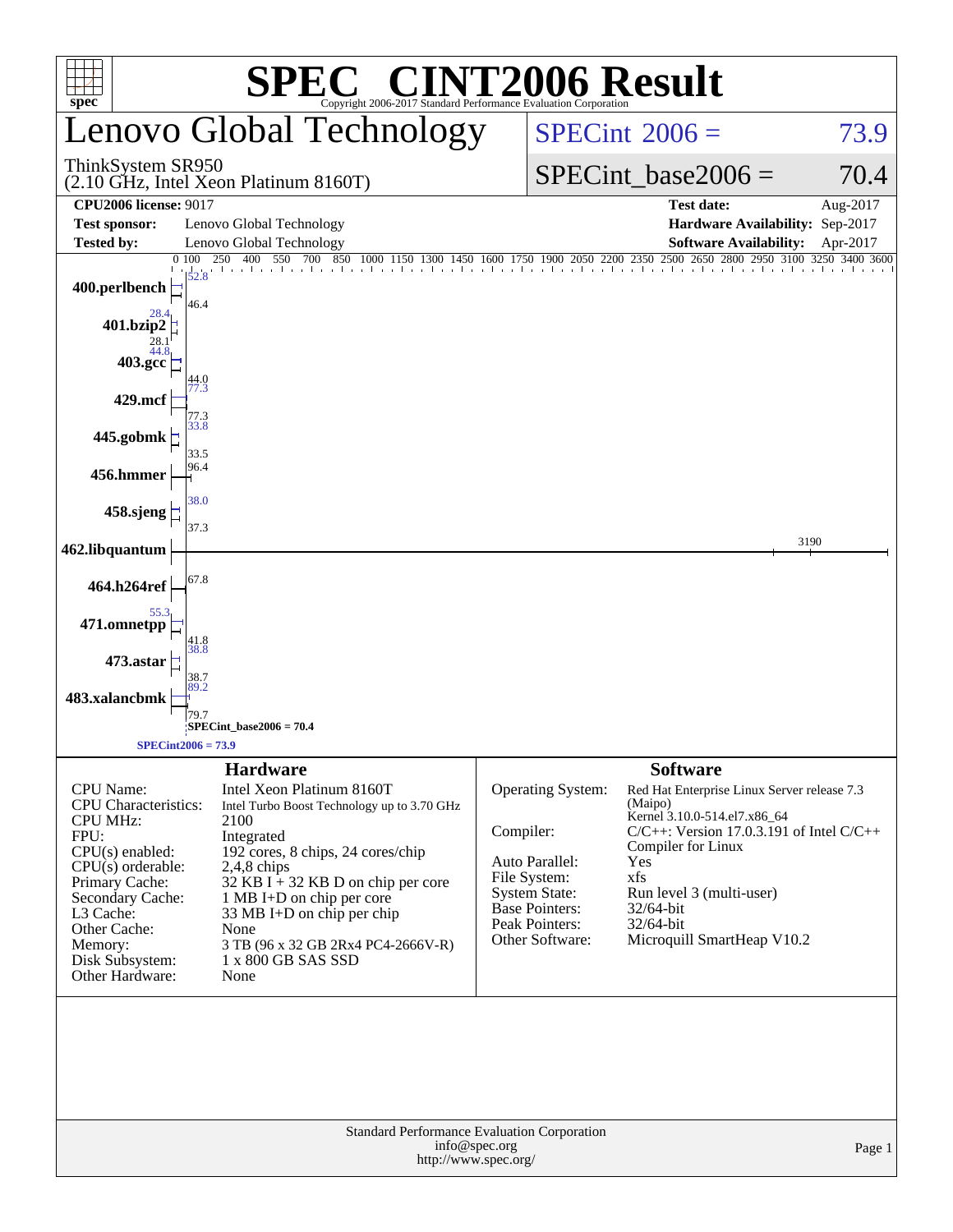

## enovo Global Technology

#### ThinkSystem SR950

(2.10 GHz, Intel Xeon Platinum 8160T)

 $SPECint2006 = 73.9$  $SPECint2006 = 73.9$ 

#### SPECint base2006 =  $70.4$

**[Test sponsor:](http://www.spec.org/auto/cpu2006/Docs/result-fields.html#Testsponsor)** Lenovo Global Technology **[Hardware Availability:](http://www.spec.org/auto/cpu2006/Docs/result-fields.html#HardwareAvailability)** Sep-2017

**[CPU2006 license:](http://www.spec.org/auto/cpu2006/Docs/result-fields.html#CPU2006license)** 9017 **[Test date:](http://www.spec.org/auto/cpu2006/Docs/result-fields.html#Testdate)** Aug-2017 **[Tested by:](http://www.spec.org/auto/cpu2006/Docs/result-fields.html#Testedby)** Lenovo Global Technology **[Software Availability:](http://www.spec.org/auto/cpu2006/Docs/result-fields.html#SoftwareAvailability)** Apr-2017

#### **[Results Table](http://www.spec.org/auto/cpu2006/Docs/result-fields.html#ResultsTable)**

|                    | <b>Base</b>    |              |                |              |                |       | <b>Peak</b>    |              |                |              |                |              |
|--------------------|----------------|--------------|----------------|--------------|----------------|-------|----------------|--------------|----------------|--------------|----------------|--------------|
| <b>Benchmark</b>   | <b>Seconds</b> | <b>Ratio</b> | <b>Seconds</b> | <b>Ratio</b> | <b>Seconds</b> | Ratio | <b>Seconds</b> | <b>Ratio</b> | <b>Seconds</b> | <b>Ratio</b> | <b>Seconds</b> | <b>Ratio</b> |
| 400.perlbench      | 210            | 46.6         | 211            | 46.4         | 211            | 46.2  | 185            | 52.9         | 185            | 52.8         | 185            | 52.8         |
| 401.bzip2          | 343            | 28.1         | 343            | 28.1         | 343            | 28.1  | 340            | 28.4         | 340            | 28.4         | 340            | 28.4         |
| $403.\mathrm{gcc}$ | 183            | 43.9         | 183            | 44.0         | 183            | 44.0  | 179            | 44.9         | <u>179</u>     | 44.8         | 180            | 44.8         |
| $429$ .mcf         | 118            | 77.6         | 120            | 76.3         | 118            | 77.3  | 118            | 77.5         | 118            | 77.3         | 120            | 75.8         |
| $445$ .gobmk       | 312            | 33.6         | 314            | 33.5         | 316            | 33.2  | 310            | 33.8         | 310            | 33.8         | 312            | 33.6         |
| $456.$ hmmer       | 96.4           | 96.7         | 96.8           | 96.4         | 96.8           | 96.4  | 96.4           | 96.7         | 96.8           | 96.4         | 96.8           | 96.4         |
| $458$ .sjeng       | 324            | 37.4         | 325            | 37.3         | 325            | 37.3  | 319            | 38.0         | 318            | 38.1         | <u>319</u>     | 38.0         |
| 462.libquantum     | 6.90           | 3000         | 6.50           | 3190         | 5.80           | 3570  | 6.90           | 3000         | 6.50           | 3190         | 5.80           | 3570         |
| 464.h264ref        | 326            | 67.9         | 326            | 67.8         | 328            | 67.4  | 326            | 67.9         | 326            | 67.8         | 328            | 67.4         |
| 471.omnetpp        | 148            | 42.1         | 150            | 41.8         | 151            | 41.5  | 115            | 54.5         | 112            | 55.9         | <b>113</b>     | 55.3         |
| $473$ . astar      | 182            | 38.6         | 181            | 38.8         | 182            | 38.7  | 181            | 38.8         | 181            | 38.9         | 181            | 38.8         |
| 483.xalancbmk      | 86.4           | 79.9         | 86.6           | 79.7         | 86.6           | 79.7  | 77.2           | 89.4         | 77.3           | 89.2         | 77.4           | 89.2         |
|                    |                |              |                |              |                |       |                |              |                |              |                |              |

Results appear in the [order in which they were run.](http://www.spec.org/auto/cpu2006/Docs/result-fields.html#RunOrder) Bold underlined text [indicates a median measurement.](http://www.spec.org/auto/cpu2006/Docs/result-fields.html#Median)

#### **[Submit Notes](http://www.spec.org/auto/cpu2006/Docs/result-fields.html#SubmitNotes)**

The config file option 'submit' was used.

#### **[Operating System Notes](http://www.spec.org/auto/cpu2006/Docs/result-fields.html#OperatingSystemNotes)**

Stack size set to unlimited using "ulimit -s unlimited"

#### **[Platform Notes](http://www.spec.org/auto/cpu2006/Docs/result-fields.html#PlatformNotes)**

Standard Performance Evaluation Corporation [info@spec.org](mailto:info@spec.org) BIOS configuration: Choose Operating Mode set to Maximum Performance Hyper-Threading set to Disable Stale AtoS set to Enable LLC dead line alloc set to Disable Sysinfo program /home/cpu2006-1.2-ic17.0u3/config/sysinfo.rev6993 Revision 6993 of 2015-11-06 (b5e8d4b4eb51ed28d7f98696cbe290c1) running on Proton8S-RHEL7.3 Sat Aug 19 18:31:15 2017 This section contains SUT (System Under Test) info as seen by some common utilities. To remove or add to this section, see: <http://www.spec.org/cpu2006/Docs/config.html#sysinfo> From /proc/cpuinfo model name : Intel(R) Xeon(R) Platinum 8160T CPU @ 2.10GHz 8 "physical id"s (chips) 192 "processors" cores, siblings (Caution: counting these is hw and system dependent. The following excerpts from /proc/cpuinfo might not be reliable. Use with Continued on next page

<http://www.spec.org/>

Page 2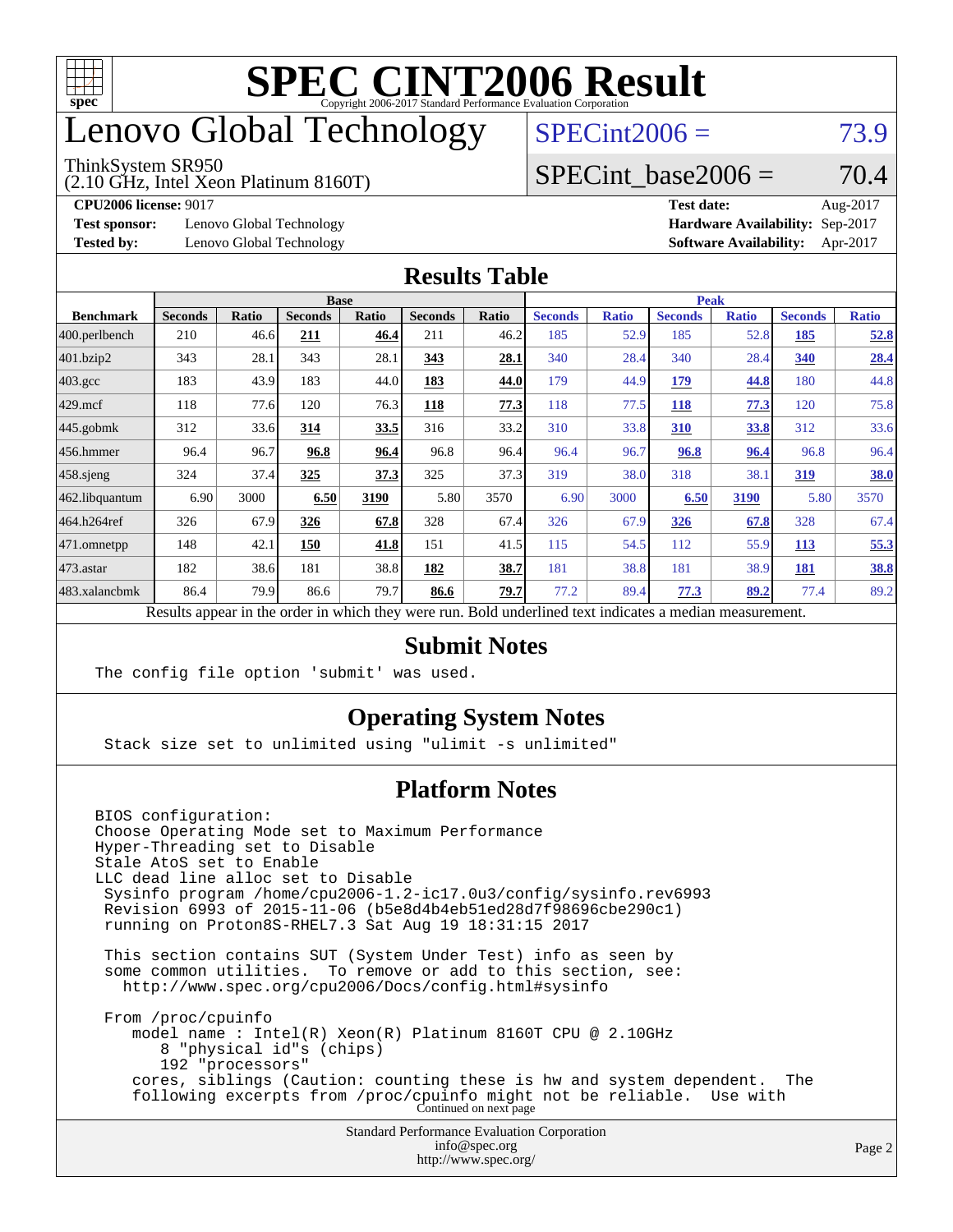

### enovo Global Technology

ThinkSystem SR950

(2.10 GHz, Intel Xeon Platinum 8160T)

 $SPECint2006 = 73.9$  $SPECint2006 = 73.9$ 

SPECint base2006 =  $70.4$ 

**[Hardware Availability:](http://www.spec.org/auto/cpu2006/Docs/result-fields.html#HardwareAvailability)** Sep-2017 **[Software Availability:](http://www.spec.org/auto/cpu2006/Docs/result-fields.html#SoftwareAvailability)** Apr-2017

| <b>CPU2006 license: 9017</b> |                                               | <b>Test date:</b>                      | Aug-2017 |
|------------------------------|-----------------------------------------------|----------------------------------------|----------|
|                              | <b>Test sponsor:</b> Lenovo Global Technology | <b>Hardware Availability: Sep-2017</b> |          |
| <b>Tested by:</b>            | Lenovo Global Technology                      | <b>Software Availability:</b> Apr-2017 |          |

caution.)

#### **[Platform Notes \(Continued\)](http://www.spec.org/auto/cpu2006/Docs/result-fields.html#PlatformNotes)**

Standard Performance Evaluation Corporation [info@spec.org](mailto:info@spec.org) cpu cores : 24 siblings : 24 physical 0: cores 0 1 2 3 4 5 8 9 10 11 12 13 16 17 18 19 20 21 24 25 26 27 28 29 physical 1: cores 0 1 2 3 4 5 8 9 10 11 12 13 16 17 18 19 20 21 24 25 26 27 28 29 physical 2: cores 0 1 2 3 4 5 8 9 10 11 12 13 16 17 18 19 20 21 24 25 26 27 28 29 physical 3: cores 0 1 2 3 4 5 8 9 10 11 12 13 16 17 18 19 20 21 24 25 26 27 28 29 physical 4: cores 0 1 2 3 4 5 8 9 10 11 12 13 16 17 18 19 20 21 24 25 26 27 28 29 physical 5: cores 0 1 2 3 4 5 8 9 10 11 12 13 16 17 18 19 20 21 24 25 26 27 28 29 physical 6: cores 0 1 2 3 4 5 8 9 10 11 12 13 16 17 18 19 20 21 24 25 26 27 28 29 physical 7: cores 0 1 2 3 4 5 8 9 10 11 12 13 16 17 18 19 20 21 24 25 26 27 28 29 cache size : 33792 KB From /proc/meminfo MemTotal: 3170214748 kB HugePages\_Total: 0 Hugepagesize: 2048 kB From /etc/\*release\* /etc/\*version\* os-release: NAME="Red Hat Enterprise Linux Server" VERSION="7.3 (Maipo)" ID="rhel" ID\_LIKE="fedora" VERSION\_ID="7.3" PRETTY\_NAME="Red Hat Enterprise Linux Server 7.3 (Maipo)" ANSI\_COLOR="0;31" CPE\_NAME="cpe:/o:redhat:enterprise\_linux:7.3:GA:server" redhat-release: Red Hat Enterprise Linux Server release 7.3 (Maipo) system-release: Red Hat Enterprise Linux Server release 7.3 (Maipo) system-release-cpe: cpe:/o:redhat:enterprise\_linux:7.3:ga:server uname -a: Linux Proton8S-RHEL7.3 3.10.0-514.el7.x86\_64 #1 SMP Wed Oct 19 11:24:13 EDT 2016 x86\_64 x86\_64 x86\_64 GNU/Linux run-level 3 Aug 19 18:28 SPEC is set to: /home/cpu2006-1.2-ic17.0u3 Filesystem Type Size Used Avail Use% Mounted on /dev/sda3 xfs 743G 27G 717G 4% / Additional information from dmidecode: Warning: Use caution when you interpret this section. The 'dmidecode' program Continued on next page

<http://www.spec.org/>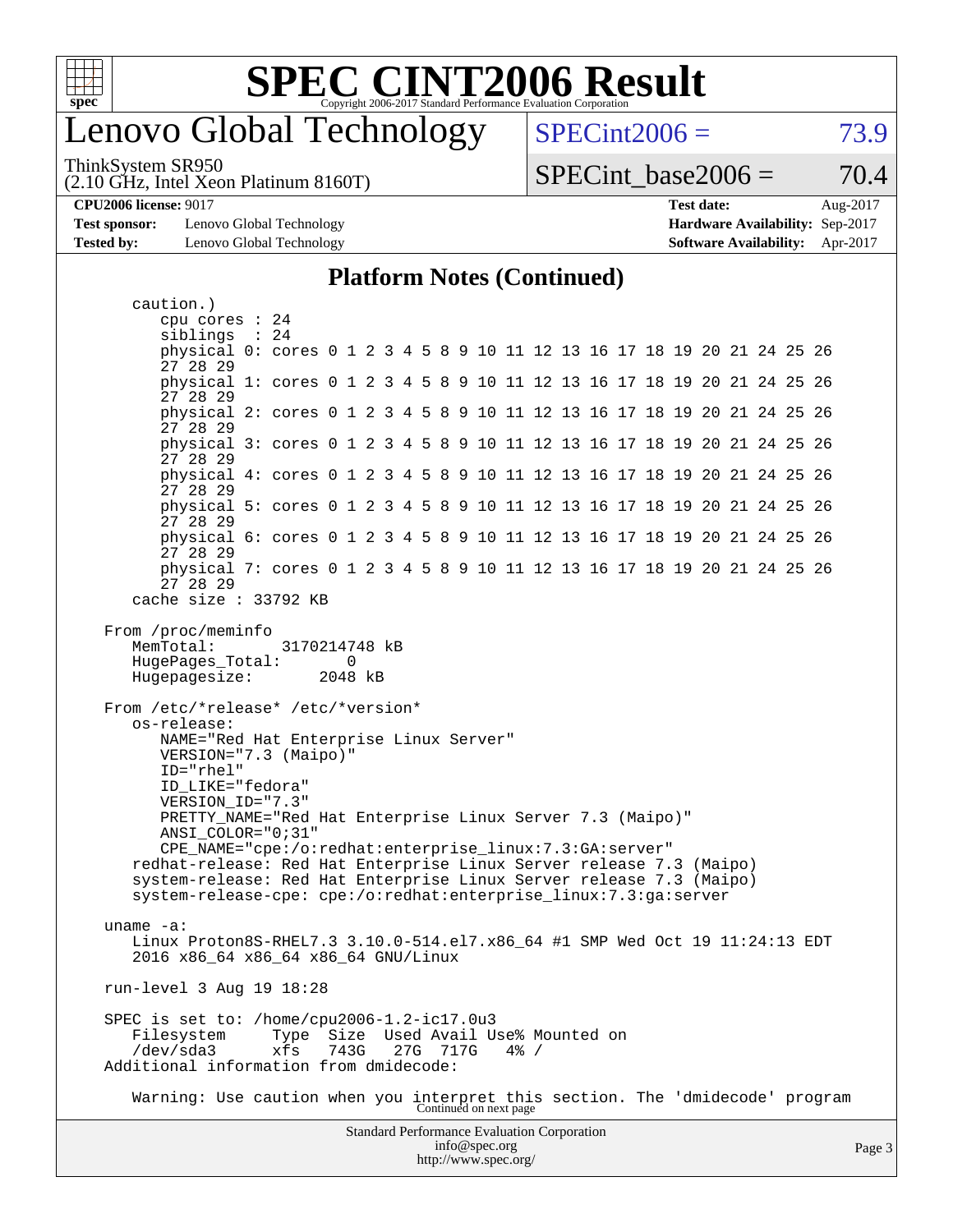

## enovo Global Technology

ThinkSystem SR950

 $SPECint2006 = 73.9$  $SPECint2006 = 73.9$ 

(2.10 GHz, Intel Xeon Platinum 8160T)

SPECint base2006 =  $70.4$ 

**[Test sponsor:](http://www.spec.org/auto/cpu2006/Docs/result-fields.html#Testsponsor)** Lenovo Global Technology **[Hardware Availability:](http://www.spec.org/auto/cpu2006/Docs/result-fields.html#HardwareAvailability)** Sep-2017 **[Tested by:](http://www.spec.org/auto/cpu2006/Docs/result-fields.html#Testedby)** Lenovo Global Technology **[Software Availability:](http://www.spec.org/auto/cpu2006/Docs/result-fields.html#SoftwareAvailability)** Apr-2017

**[CPU2006 license:](http://www.spec.org/auto/cpu2006/Docs/result-fields.html#CPU2006license)** 9017 **[Test date:](http://www.spec.org/auto/cpu2006/Docs/result-fields.html#Testdate)** Aug-2017

#### **[Platform Notes \(Continued\)](http://www.spec.org/auto/cpu2006/Docs/result-fields.html#PlatformNotes)**

 reads system data which is "intended to allow hardware to be accurately determined", but the intent may not be met, as there are frequent changes to hardware, firmware, and the "DMTF SMBIOS" standard.

 BIOS Lenovo -[PSE105L-1.00]- 06/22/2017 Memory: 96x Samsung M393A4K40BB2-CTD 32 GB 2 rank 2666 MHz

(End of data from sysinfo program)

#### **[General Notes](http://www.spec.org/auto/cpu2006/Docs/result-fields.html#GeneralNotes)**

Environment variables set by runspec before the start of the run: KMP AFFINITY = "granularity=fine, compact,  $0,3$ " LD\_LIBRARY\_PATH = "/home/cpu2006-1.2-ic17.0u3/lib/ia32:/home/cpu2006-1.2-ic17.0u3/lib/intel64:/home/cpu2006-1.2-ic17.0u3/sh10.2" OMP NUM THREADS = "192"

 Binaries compiled on a system with 1x Intel Core i7-4790 CPU + 32GB RAM memory using Redhat Enterprise Linux 7.2 Transparent Huge Pages enabled by default. Filesystem page cache cleared with: shell invocation of 'sync; echo 3 > /proc/sys/vm/drop\_caches' prior to run

#### **[Base Compiler Invocation](http://www.spec.org/auto/cpu2006/Docs/result-fields.html#BaseCompilerInvocation)**

[C benchmarks](http://www.spec.org/auto/cpu2006/Docs/result-fields.html#Cbenchmarks): icc  $-m64$ 

[C++ benchmarks:](http://www.spec.org/auto/cpu2006/Docs/result-fields.html#CXXbenchmarks) [icpc -m64](http://www.spec.org/cpu2006/results/res2017q4/cpu2006-20170917-49386.flags.html#user_CXXbase_intel_icpc_64bit_fc66a5337ce925472a5c54ad6a0de310)

#### **[Base Portability Flags](http://www.spec.org/auto/cpu2006/Docs/result-fields.html#BasePortabilityFlags)**

 400.perlbench: [-DSPEC\\_CPU\\_LP64](http://www.spec.org/cpu2006/results/res2017q4/cpu2006-20170917-49386.flags.html#b400.perlbench_basePORTABILITY_DSPEC_CPU_LP64) [-DSPEC\\_CPU\\_LINUX\\_X64](http://www.spec.org/cpu2006/results/res2017q4/cpu2006-20170917-49386.flags.html#b400.perlbench_baseCPORTABILITY_DSPEC_CPU_LINUX_X64) 401.bzip2: [-DSPEC\\_CPU\\_LP64](http://www.spec.org/cpu2006/results/res2017q4/cpu2006-20170917-49386.flags.html#suite_basePORTABILITY401_bzip2_DSPEC_CPU_LP64) 403.gcc: [-DSPEC\\_CPU\\_LP64](http://www.spec.org/cpu2006/results/res2017q4/cpu2006-20170917-49386.flags.html#suite_basePORTABILITY403_gcc_DSPEC_CPU_LP64) 429.mcf: [-DSPEC\\_CPU\\_LP64](http://www.spec.org/cpu2006/results/res2017q4/cpu2006-20170917-49386.flags.html#suite_basePORTABILITY429_mcf_DSPEC_CPU_LP64) 445.gobmk: [-DSPEC\\_CPU\\_LP64](http://www.spec.org/cpu2006/results/res2017q4/cpu2006-20170917-49386.flags.html#suite_basePORTABILITY445_gobmk_DSPEC_CPU_LP64) 456.hmmer: [-DSPEC\\_CPU\\_LP64](http://www.spec.org/cpu2006/results/res2017q4/cpu2006-20170917-49386.flags.html#suite_basePORTABILITY456_hmmer_DSPEC_CPU_LP64) 458.sjeng: [-DSPEC\\_CPU\\_LP64](http://www.spec.org/cpu2006/results/res2017q4/cpu2006-20170917-49386.flags.html#suite_basePORTABILITY458_sjeng_DSPEC_CPU_LP64) 462.libquantum: [-DSPEC\\_CPU\\_LP64](http://www.spec.org/cpu2006/results/res2017q4/cpu2006-20170917-49386.flags.html#suite_basePORTABILITY462_libquantum_DSPEC_CPU_LP64) [-DSPEC\\_CPU\\_LINUX](http://www.spec.org/cpu2006/results/res2017q4/cpu2006-20170917-49386.flags.html#b462.libquantum_baseCPORTABILITY_DSPEC_CPU_LINUX) 464.h264ref: [-DSPEC\\_CPU\\_LP64](http://www.spec.org/cpu2006/results/res2017q4/cpu2006-20170917-49386.flags.html#suite_basePORTABILITY464_h264ref_DSPEC_CPU_LP64) 471.omnetpp: [-DSPEC\\_CPU\\_LP64](http://www.spec.org/cpu2006/results/res2017q4/cpu2006-20170917-49386.flags.html#suite_basePORTABILITY471_omnetpp_DSPEC_CPU_LP64) 473.astar: [-DSPEC\\_CPU\\_LP64](http://www.spec.org/cpu2006/results/res2017q4/cpu2006-20170917-49386.flags.html#suite_basePORTABILITY473_astar_DSPEC_CPU_LP64) 483.xalancbmk: [-DSPEC\\_CPU\\_LP64](http://www.spec.org/cpu2006/results/res2017q4/cpu2006-20170917-49386.flags.html#suite_basePORTABILITY483_xalancbmk_DSPEC_CPU_LP64) [-DSPEC\\_CPU\\_LINUX](http://www.spec.org/cpu2006/results/res2017q4/cpu2006-20170917-49386.flags.html#b483.xalancbmk_baseCXXPORTABILITY_DSPEC_CPU_LINUX)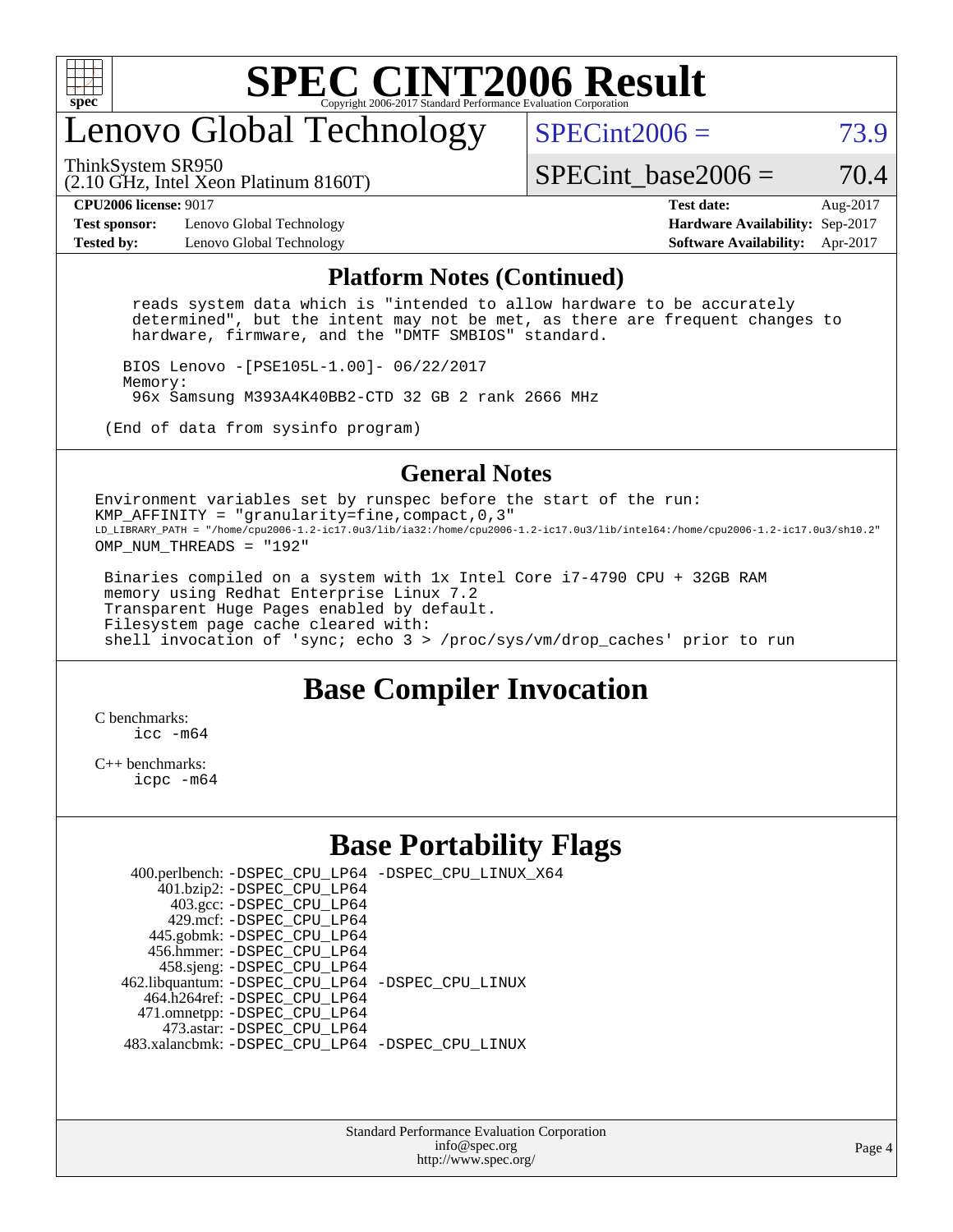

## enovo Global Technology

ThinkSystem SR950

 $SPECint2006 = 73.9$  $SPECint2006 = 73.9$ 

(2.10 GHz, Intel Xeon Platinum 8160T)

SPECint base2006 =  $70.4$ 

**[Test sponsor:](http://www.spec.org/auto/cpu2006/Docs/result-fields.html#Testsponsor)** Lenovo Global Technology **[Hardware Availability:](http://www.spec.org/auto/cpu2006/Docs/result-fields.html#HardwareAvailability)** Sep-2017 **[Tested by:](http://www.spec.org/auto/cpu2006/Docs/result-fields.html#Testedby)** Lenovo Global Technology **[Software Availability:](http://www.spec.org/auto/cpu2006/Docs/result-fields.html#SoftwareAvailability)** Apr-2017

**[CPU2006 license:](http://www.spec.org/auto/cpu2006/Docs/result-fields.html#CPU2006license)** 9017 **[Test date:](http://www.spec.org/auto/cpu2006/Docs/result-fields.html#Testdate)** Aug-2017

### **[Base Optimization Flags](http://www.spec.org/auto/cpu2006/Docs/result-fields.html#BaseOptimizationFlags)**

[C benchmarks](http://www.spec.org/auto/cpu2006/Docs/result-fields.html#Cbenchmarks):

[-xCORE-AVX2](http://www.spec.org/cpu2006/results/res2017q4/cpu2006-20170917-49386.flags.html#user_CCbase_f-xCORE-AVX2) [-ipo](http://www.spec.org/cpu2006/results/res2017q4/cpu2006-20170917-49386.flags.html#user_CCbase_f-ipo) [-O3](http://www.spec.org/cpu2006/results/res2017q4/cpu2006-20170917-49386.flags.html#user_CCbase_f-O3) [-no-prec-div](http://www.spec.org/cpu2006/results/res2017q4/cpu2006-20170917-49386.flags.html#user_CCbase_f-no-prec-div) [-parallel](http://www.spec.org/cpu2006/results/res2017q4/cpu2006-20170917-49386.flags.html#user_CCbase_f-parallel) [-qopt-prefetch](http://www.spec.org/cpu2006/results/res2017q4/cpu2006-20170917-49386.flags.html#user_CCbase_f-qopt-prefetch) [-auto-p32](http://www.spec.org/cpu2006/results/res2017q4/cpu2006-20170917-49386.flags.html#user_CCbase_f-auto-p32)

[C++ benchmarks:](http://www.spec.org/auto/cpu2006/Docs/result-fields.html#CXXbenchmarks)

[-xCORE-AVX2](http://www.spec.org/cpu2006/results/res2017q4/cpu2006-20170917-49386.flags.html#user_CXXbase_f-xCORE-AVX2) [-ipo](http://www.spec.org/cpu2006/results/res2017q4/cpu2006-20170917-49386.flags.html#user_CXXbase_f-ipo) [-O3](http://www.spec.org/cpu2006/results/res2017q4/cpu2006-20170917-49386.flags.html#user_CXXbase_f-O3) [-no-prec-div](http://www.spec.org/cpu2006/results/res2017q4/cpu2006-20170917-49386.flags.html#user_CXXbase_f-no-prec-div) [-qopt-prefetch](http://www.spec.org/cpu2006/results/res2017q4/cpu2006-20170917-49386.flags.html#user_CXXbase_f-qopt-prefetch) [-auto-p32](http://www.spec.org/cpu2006/results/res2017q4/cpu2006-20170917-49386.flags.html#user_CXXbase_f-auto-p32) [-Wl,-z,muldefs](http://www.spec.org/cpu2006/results/res2017q4/cpu2006-20170917-49386.flags.html#user_CXXbase_link_force_multiple1_74079c344b956b9658436fd1b6dd3a8a) [-L/sh10.2 -lsmartheap64](http://www.spec.org/cpu2006/results/res2017q4/cpu2006-20170917-49386.flags.html#user_CXXbase_SmartHeap64_63911d860fc08c15fa1d5bf319b9d8d5)

**[Base Other Flags](http://www.spec.org/auto/cpu2006/Docs/result-fields.html#BaseOtherFlags)**

[C benchmarks](http://www.spec.org/auto/cpu2006/Docs/result-fields.html#Cbenchmarks):

403.gcc: [-Dalloca=\\_alloca](http://www.spec.org/cpu2006/results/res2017q4/cpu2006-20170917-49386.flags.html#b403.gcc_baseEXTRA_CFLAGS_Dalloca_be3056838c12de2578596ca5467af7f3)

### **[Peak Compiler Invocation](http://www.spec.org/auto/cpu2006/Docs/result-fields.html#PeakCompilerInvocation)**

[C benchmarks \(except as noted below\)](http://www.spec.org/auto/cpu2006/Docs/result-fields.html#Cbenchmarksexceptasnotedbelow):  $\text{icc}$   $-\text{m64}$ 

400.perlbench: [icc -m32 -L/opt/intel/compilers\\_and\\_libraries\\_2017/linux/lib/ia32](http://www.spec.org/cpu2006/results/res2017q4/cpu2006-20170917-49386.flags.html#user_peakCCLD400_perlbench_intel_icc_c29f3ff5a7ed067b11e4ec10a03f03ae)

445.gobmk: [icc -m32 -L/opt/intel/compilers\\_and\\_libraries\\_2017/linux/lib/ia32](http://www.spec.org/cpu2006/results/res2017q4/cpu2006-20170917-49386.flags.html#user_peakCCLD445_gobmk_intel_icc_c29f3ff5a7ed067b11e4ec10a03f03ae)

[C++ benchmarks \(except as noted below\):](http://www.spec.org/auto/cpu2006/Docs/result-fields.html#CXXbenchmarksexceptasnotedbelow)

[icc -m32 -L/opt/intel/compilers\\_and\\_libraries\\_2017/linux/lib/ia32](http://www.spec.org/cpu2006/results/res2017q4/cpu2006-20170917-49386.flags.html#user_CXXpeak_intel_icc_c29f3ff5a7ed067b11e4ec10a03f03ae)

473.astar: [icpc -m64](http://www.spec.org/cpu2006/results/res2017q4/cpu2006-20170917-49386.flags.html#user_peakCXXLD473_astar_intel_icpc_64bit_fc66a5337ce925472a5c54ad6a0de310)

#### **[Peak Portability Flags](http://www.spec.org/auto/cpu2006/Docs/result-fields.html#PeakPortabilityFlags)**

 400.perlbench: [-D\\_FILE\\_OFFSET\\_BITS=64](http://www.spec.org/cpu2006/results/res2017q4/cpu2006-20170917-49386.flags.html#user_peakPORTABILITY400_perlbench_file_offset_bits_64_438cf9856305ebd76870a2c6dc2689ab) [-DSPEC\\_CPU\\_LINUX\\_IA32](http://www.spec.org/cpu2006/results/res2017q4/cpu2006-20170917-49386.flags.html#b400.perlbench_peakCPORTABILITY_DSPEC_CPU_LINUX_IA32) 401.bzip2: [-DSPEC\\_CPU\\_LP64](http://www.spec.org/cpu2006/results/res2017q4/cpu2006-20170917-49386.flags.html#suite_peakPORTABILITY401_bzip2_DSPEC_CPU_LP64) 403.gcc: [-DSPEC\\_CPU\\_LP64](http://www.spec.org/cpu2006/results/res2017q4/cpu2006-20170917-49386.flags.html#suite_peakPORTABILITY403_gcc_DSPEC_CPU_LP64) 429.mcf: [-DSPEC\\_CPU\\_LP64](http://www.spec.org/cpu2006/results/res2017q4/cpu2006-20170917-49386.flags.html#suite_peakPORTABILITY429_mcf_DSPEC_CPU_LP64) 445.gobmk: [-D\\_FILE\\_OFFSET\\_BITS=64](http://www.spec.org/cpu2006/results/res2017q4/cpu2006-20170917-49386.flags.html#user_peakPORTABILITY445_gobmk_file_offset_bits_64_438cf9856305ebd76870a2c6dc2689ab) 456.hmmer: [-DSPEC\\_CPU\\_LP64](http://www.spec.org/cpu2006/results/res2017q4/cpu2006-20170917-49386.flags.html#suite_peakPORTABILITY456_hmmer_DSPEC_CPU_LP64) 458.sjeng: [-DSPEC\\_CPU\\_LP64](http://www.spec.org/cpu2006/results/res2017q4/cpu2006-20170917-49386.flags.html#suite_peakPORTABILITY458_sjeng_DSPEC_CPU_LP64) 462.libquantum: [-DSPEC\\_CPU\\_LP64](http://www.spec.org/cpu2006/results/res2017q4/cpu2006-20170917-49386.flags.html#suite_peakPORTABILITY462_libquantum_DSPEC_CPU_LP64) [-DSPEC\\_CPU\\_LINUX](http://www.spec.org/cpu2006/results/res2017q4/cpu2006-20170917-49386.flags.html#b462.libquantum_peakCPORTABILITY_DSPEC_CPU_LINUX) 464.h264ref: [-DSPEC\\_CPU\\_LP64](http://www.spec.org/cpu2006/results/res2017q4/cpu2006-20170917-49386.flags.html#suite_peakPORTABILITY464_h264ref_DSPEC_CPU_LP64) 471.omnetpp: [-D\\_FILE\\_OFFSET\\_BITS=64](http://www.spec.org/cpu2006/results/res2017q4/cpu2006-20170917-49386.flags.html#user_peakPORTABILITY471_omnetpp_file_offset_bits_64_438cf9856305ebd76870a2c6dc2689ab) 473.astar: [-DSPEC\\_CPU\\_LP64](http://www.spec.org/cpu2006/results/res2017q4/cpu2006-20170917-49386.flags.html#suite_peakPORTABILITY473_astar_DSPEC_CPU_LP64) 483.xalancbmk: [-D\\_FILE\\_OFFSET\\_BITS=64](http://www.spec.org/cpu2006/results/res2017q4/cpu2006-20170917-49386.flags.html#user_peakPORTABILITY483_xalancbmk_file_offset_bits_64_438cf9856305ebd76870a2c6dc2689ab) [-DSPEC\\_CPU\\_LINUX](http://www.spec.org/cpu2006/results/res2017q4/cpu2006-20170917-49386.flags.html#b483.xalancbmk_peakCXXPORTABILITY_DSPEC_CPU_LINUX)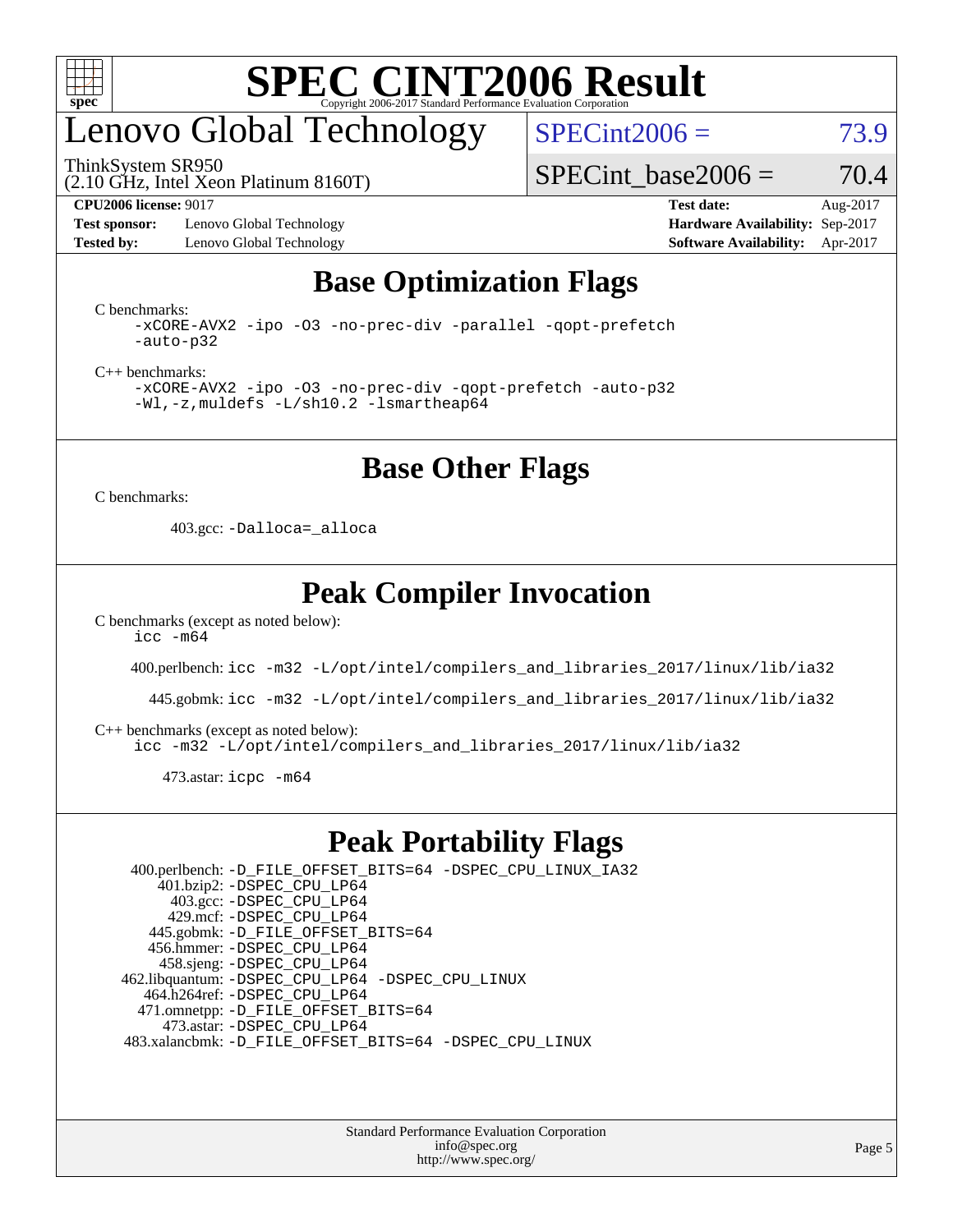

## enovo Global Technology

ThinkSystem SR950

 $SPECint2006 = 73.9$  $SPECint2006 = 73.9$ 

(2.10 GHz, Intel Xeon Platinum 8160T)

 $SPECTnt\_base2006 = 70.4$ 

**[Test sponsor:](http://www.spec.org/auto/cpu2006/Docs/result-fields.html#Testsponsor)** Lenovo Global Technology **[Hardware Availability:](http://www.spec.org/auto/cpu2006/Docs/result-fields.html#HardwareAvailability)** Sep-2017 **[Tested by:](http://www.spec.org/auto/cpu2006/Docs/result-fields.html#Testedby)** Lenovo Global Technology **[Software Availability:](http://www.spec.org/auto/cpu2006/Docs/result-fields.html#SoftwareAvailability)** Apr-2017

**[CPU2006 license:](http://www.spec.org/auto/cpu2006/Docs/result-fields.html#CPU2006license)** 9017 **[Test date:](http://www.spec.org/auto/cpu2006/Docs/result-fields.html#Testdate)** Aug-2017

### **[Peak Optimization Flags](http://www.spec.org/auto/cpu2006/Docs/result-fields.html#PeakOptimizationFlags)**

#### [C benchmarks](http://www.spec.org/auto/cpu2006/Docs/result-fields.html#Cbenchmarks):

|                   | 400.perlbench: -prof-gen(pass 1) -prof-use(pass 2) -xCORE-AVX2(pass 2)<br>$-par-num-threads=1(pass 1) -ipo(pass 2) -03(pass 2)$<br>-no-prec-div(pass 2) -gopt-prefetch                                                        |
|-------------------|-------------------------------------------------------------------------------------------------------------------------------------------------------------------------------------------------------------------------------|
|                   | $401 \text{.}$ bzip2: -prof-gen(pass 1) -prof-use(pass 2) -xCORE-AVX2(pass 2)<br>$-par-num-threads=1(pass 1) -ipo(pass 2) -03(pass 2)$<br>-no-prec-div -auto-ilp32 -qopt-prefetch                                             |
|                   | 403.gcc: -xCORE-AVX2 -ipo -03 -no-prec-div -inline-calloc<br>-qopt-malloc-options=3 -auto-ilp32                                                                                                                               |
|                   | 429.mcf: -xCORE-AVX2 -ipo -03 -no-prec-div -parallel<br>-gopt-prefetch -auto-p32                                                                                                                                              |
|                   | 445.gobmk: -prof-gen(pass 1) -prof-use(pass 2) -xCORE-AVX2(pass 2)<br>$-par-num-threads=1(pass 1) -ipo(pass 2) -03(pass 2)$<br>-no-prec-div(pass 2)                                                                           |
|                   | $456.$ hmmer: basepeak = yes                                                                                                                                                                                                  |
|                   | $458 \text{.}$ sjeng: $-\text{prof-gen(pass 1)} - \text{prof-use(pass 2)} - \text{xCORE-AVX2(pass 2)}$<br>$-par-num-threads=1(pass 1) -ipo(pass 2) -03(pass 2)$<br>-no-prec-div(pass 2) -unroll4                              |
|                   | $462$ .libquantum: basepeak = yes                                                                                                                                                                                             |
|                   | $464.h264$ ref: basepeak = yes                                                                                                                                                                                                |
| $C++$ benchmarks: |                                                                                                                                                                                                                               |
|                   | 471.omnetpp: -prof-gen(pass 1) -prof-use(pass 2) -xCORE-AVX2(pass 2)<br>$-par-num-threads=1(pass 1) -ipo(pass 2) -03(pass 2)$<br>-no-prec-div(pass 2) -qopt-ra-region-strategy=block<br>-Wl,-z, muldefs -L/sh10.2 -lsmartheap |
|                   | 473.astar: -xCORE-AVX2 -ipo -03 -no-prec-div -qopt-prefetch<br>-auto-p32 -Wl,-z, muldefs -L/sh10.2 -lsmartheap64                                                                                                              |
|                   | 483.xalancbmk: -xCORE-AVX2 -ipo -03 -no-prec-div -qopt-prefetch<br>$-Wl$ , $-z$ , muldefs $-L/\nabla L$ . 2 $-l$ smartheap                                                                                                    |
|                   |                                                                                                                                                                                                                               |

### **[Peak Other Flags](http://www.spec.org/auto/cpu2006/Docs/result-fields.html#PeakOtherFlags)**

[C benchmarks](http://www.spec.org/auto/cpu2006/Docs/result-fields.html#Cbenchmarks):

Continued on next page